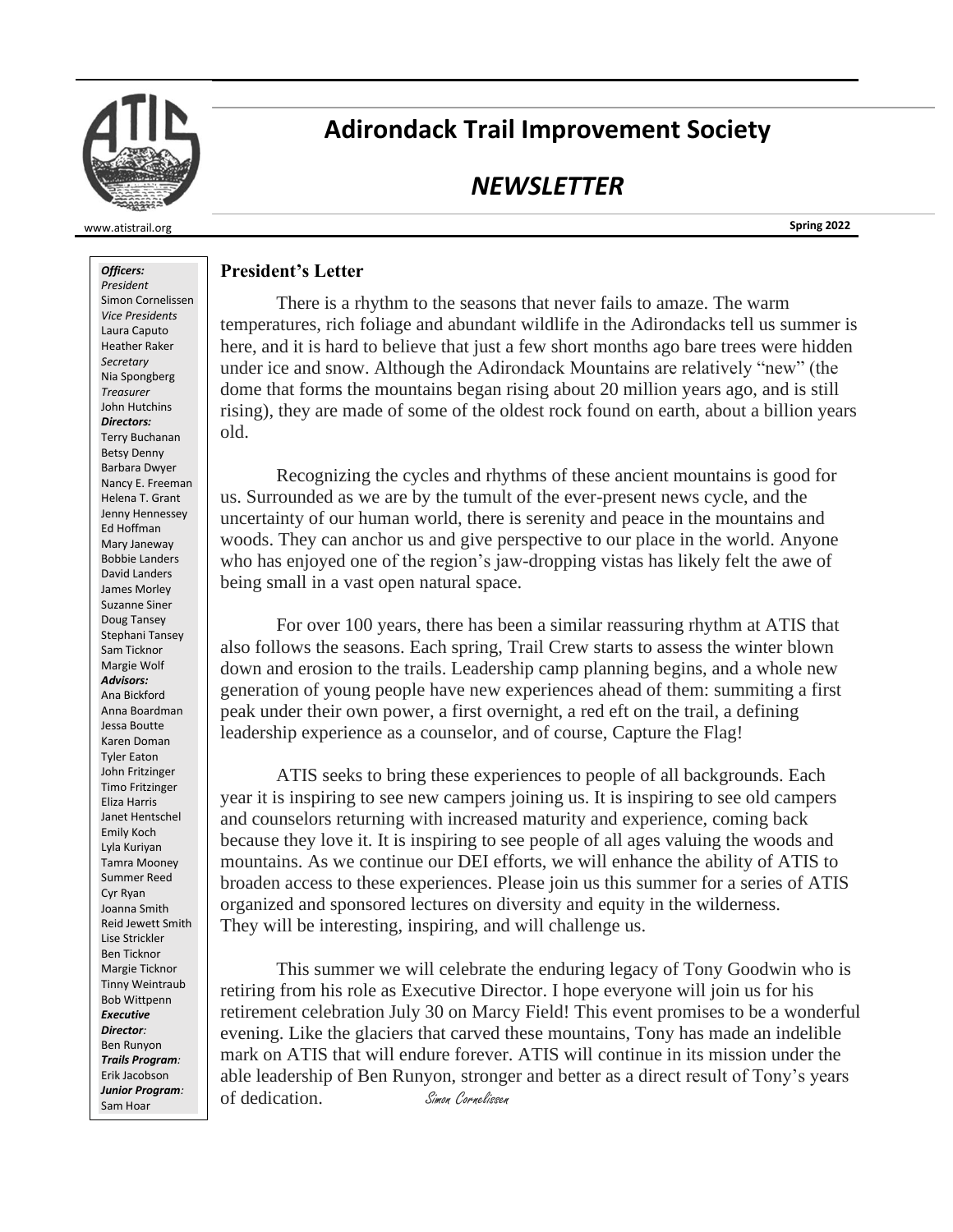#### **Junior Program**

After a few summers of turbulence, the summer of 2022 looks like it will be a normal summer for us in the Junior Program. We will be back to the "normal" formats for High Peaks Camp and Leadership Camp and are operating with fewer of the restrictions in place on the regular season calendar than were the case last summer.

Though the calendar will likely look familiar to many readers of this newsletter, a few highlights:

- For our youngest campers in the 4- to 6-year-old age range, we have tried to have at least three and sometimes even four offerings per week so that even our little ones can get out, make friends, and begin to cultivate a love for the outdoors.
- With the increasing popularity of hiking in the High Peaks, we've tried to include a number of trips "off the beaten path" this summer, including trips to Clements Pond, King Wall, Iron Mountain, and Moose and McKenzie, among others.
- We've added two new "test piece" AA hikes to challenge those hikers looking to find new adventures and see how far they can push themselves: a one-day expedition to conquer all four peaks in the Seward range, and an attempt to summit all four of the highest peaks in the state (Marcy, Algonquin, Haystack, and Skylight) in a single through hike.
- In addition to our standard hiking trips, we've left plenty of space for the other programs that have been so popular in recent years, with one Lower Lake Activities trip, one Survivor trip, two Nature Activities trips, and two Rock Climbing trips in every typical week.
- Finally, Capture the Flag will return to its weekly schedule this summer, with games on each of eight Monday nights during July and August.

In addition to our regularly scheduled programming, we're excited to work yet again with the Keene Youth Commission to help take some of their local participants on hikes in the Keene Valley area and to introduce them to some of the regular ATIS participants. We hope this partnership helps to build lasting relationships not only between our two organizations but also between many of the kids who might not otherwise get the chance to know each other as well.

After a successful trip last summer in the Lake George area, we are also looking forward to partnering with Girls Inc., an organization based out of the Albany area, to take some of their girls on a two-day adventure at the beginning of August. Though we know that the hikers of these mountains can often be demographically homogenous, we hope that through ventures like this one we can do our small part to make the mountains more available to those who traditionally have not had access to these incredible spaces.

We are fortunate to have a very experienced and passionate counselor staff returning to lead those trips this summer. Talia Mirel, who is in her fifth summer with ATIS, will serve as head counselor, alongside senior counselors Anna Cornelissen, Ross Cornelissen, Will Langmann, Harvey Runyon, Will Tansey, Jack Ticknor, and Eleanor Winterer. Aurelia Bolton, Jojo Crow, Ilana Mirel, Finn Peartree, Megan Quinn, Riley Raker, and Benji Theunissen make up a strong group of junior counselors, while Andrew Buchanan and Dixon McClintock will return as second-year counselors-in-training. New to the staff are Julia Cooper, Ari Ginsberg, Soren Jacobson, Olivia McCaffery, and Audrey Schedler, all of whom will be counselors-in-training. This really is an all-star crew, with a nice balance of experience, youth, and promise. I have no doubt that they will help this summer to be a special one for many ATIS participants.

Finally, after another successful season with an online signup system in 2021, we will continue with that same system in 2022. Please read the "Unique Trip Sign Up Procedure" page attached to the calendar carefully for more information about how that signup system works; you can always call us at the ATIS Building (518 576-9157) with any questions.

We look forward to seeing many of you soon out on the trails! Sam Hoard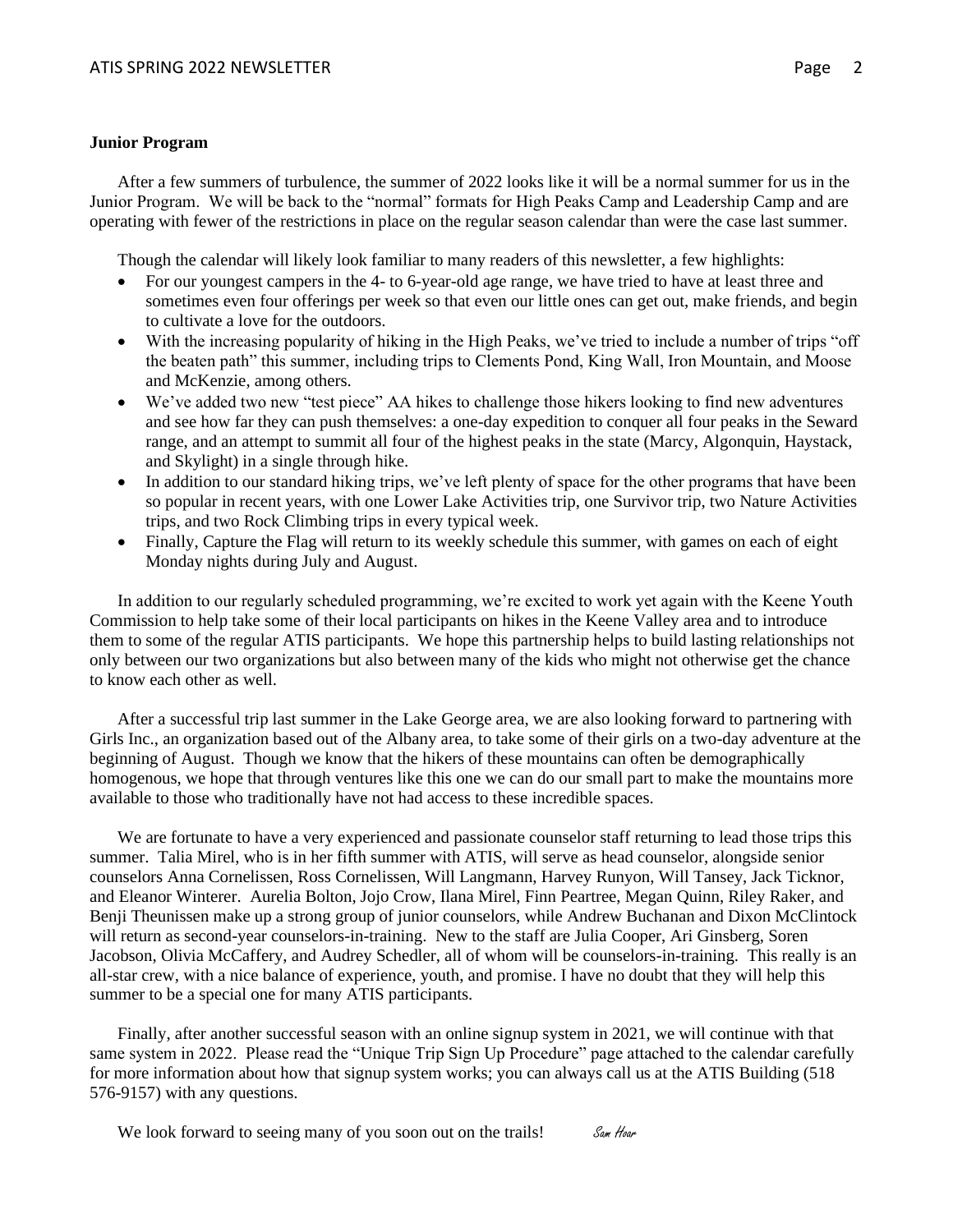## **Trail Crew**

The 2022 trail work season is underway. A recent bout of sun and heat has melted most of the snow off the mountains and has quickly induced the leaves (and the bugs) to reemerge after another long Adirondack winter.

This year the crew will again be led by Dan Hausner, who returns for his 5th season on the crew and 3rd as Crew Boss. Three other veterans returning from last season are Joe Wilson, a Keene resident and student at Middlebury College, Ben Koblensky, who attends SUNY Plattsburgh as part of the Expeditionary Studies Program, and Patrick Taylor, who works for Mountain Lake Academy in Lake Placid. The newcomers to the crew are Milana Baldizzi, a student at the [SUNY College of](https://www.esf.edu/)  [Environmental Science and Forestry](https://www.esf.edu/), Harris Billeci, who attends Ithaca College, Lars Ellwanger, a student at SUNY New Paltz, and Erik Fatzinger, who is also enrolled in the SUNY Expeditionary Studies Program in Plattsburgh.

After many consecutive seasons with a primary focus on rebuilding bridges, this season we hope to spend most of our time doing more traditional trail work. We are planning to put away the circular saws, metal fasteners, and tape measures and get back into the dirt with rock bars, mattocks and stone hammers, the typical tools of the trail worker.  $E_{\text{right}$  *Erik Jacobson* 





Erik J. works to cut up a tree that fell across the railing on the Carry River Bridge. (Photos by Erik Fatzinger)